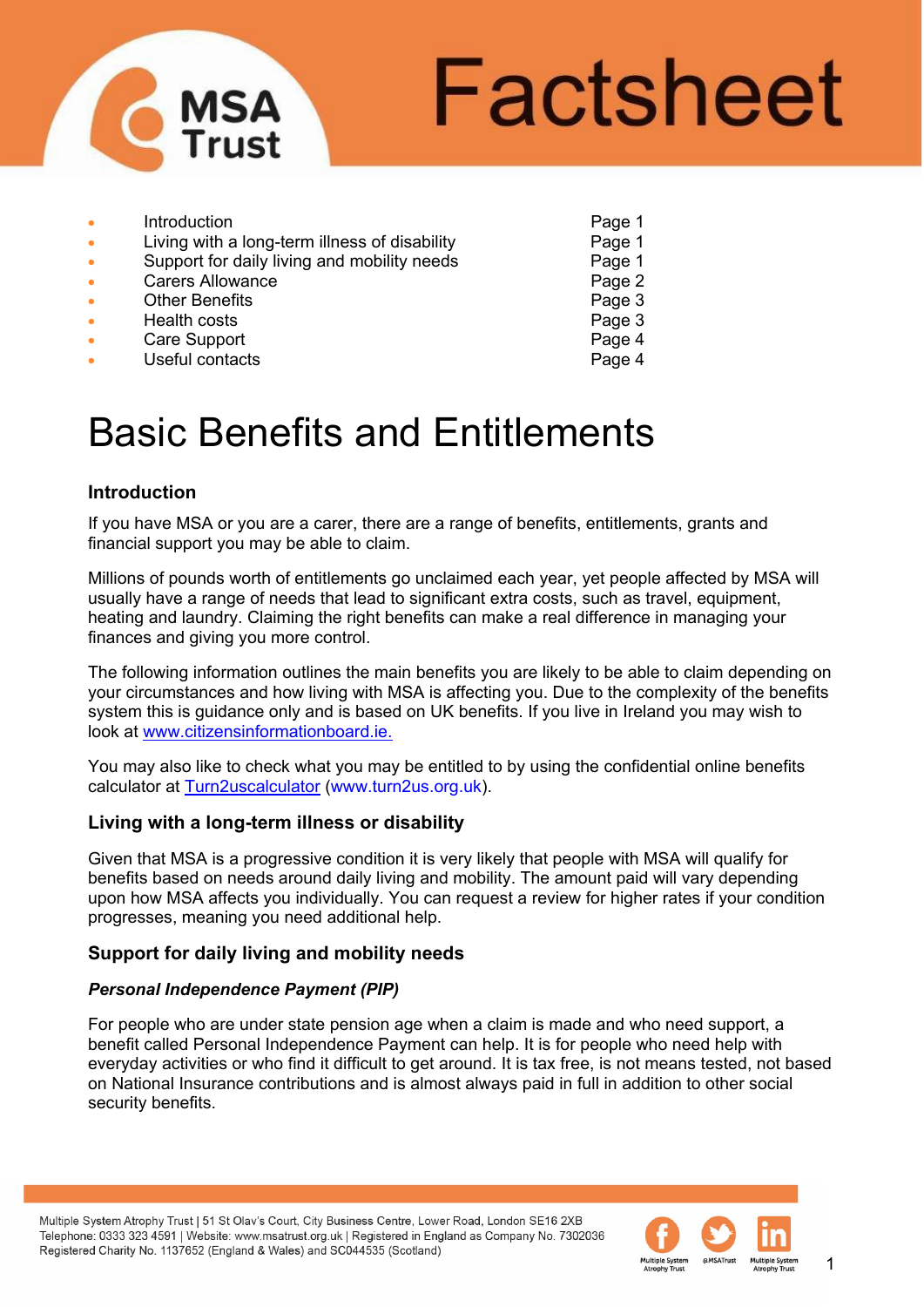It has two components:

**The daily living component** - which looks at things like dressing and undressing, preparing food, eating and drinking, washing, bathing, managing toilet needs and communicating .This also includes your ability to do these activities safely, repeatedly, to an acceptable standard and within a reasonable time period.

**The mobility component** – which looks at the difficulties people have in walking and moving around. Again, the guidance suggests that assessment must include the ability to walk any distance safely, repeatedly and in a reasonable time period. This means that falls or risk of falls can also be taken into account as can difficulties walking on different surfaces or terrain.

For both elements you will need to have been experiencing problems throughout the three months prior to any claim. Both components are paid at a standard rate and an enhanced (higher) rate. If somebody's condition gets worse they can go from the standard to the enhanced rate but the mobility rate cannot be increased once a person reaches state pension age. Claims can be made by calling 0800 917 2222 (or 0800 012 1573 in Northern Ireland) and the date of claim will be from the date of the call. Always have the relevant National Insurance numbers handy when you call.

#### *Attendance Allowance (AA)*

For people over state pension age, Attendance Allowance can be payable for help with personal care or supervision to remain safe. There is no mobility component to AA. Again, if eligible, the benefit is not means tested, not taxable and normally paid in addition to other benefits. The qualifying conditions mean that you must have needed care for six months before you make a claim. Again, if you are eligible there are two rates, the lower rate and the higher and to claim you will need to call 0800 731 0122 (0800 587 0912 in Northern Ireland). It is highly likely that at some stage people with MSA will be entitled to this benefit if they are over state pension age.

You cannot claim both PIP and AA at the same time. If you are in receipt of PIP when you reach state pension age this is the benefit you remain on.

The highest rates of the daily living /care components of PIP or AA can be paid immediately if a claim is made under 'Special Rules'. Special Rules apply when a person has a life expectancy of less than six months, although this may be subject to change in the near future.

#### **Carer's Allowance**

Carer's Allowance is a benefit for people who spend at least 35 hours a week caring for a severely disabled person. This includes somebody who is getting PIP daily living component or Attendance Allowance. You do not have to be related to, or live with, the disabled person. It isn't means tested and entitlement can give the carer Class 1 National Insurance contribution credits. Net earnings of less than £128 per week do not affect Carer's Allowance.

The basic weekly rate can be increased if you have dependents. To obtain a claim form call 0800 731 0297 or 0800 587 0912 in Northern Ireland.

The rules about entitlement and how it relates to other benefits are a bit more complicated than PIP or Attendance Allowance so if you are unsure it is best to get advice. You can contact our Social Welfare Specialist on 01404 44241 or call the Carers UK Adviceline on 0808 808 7777.

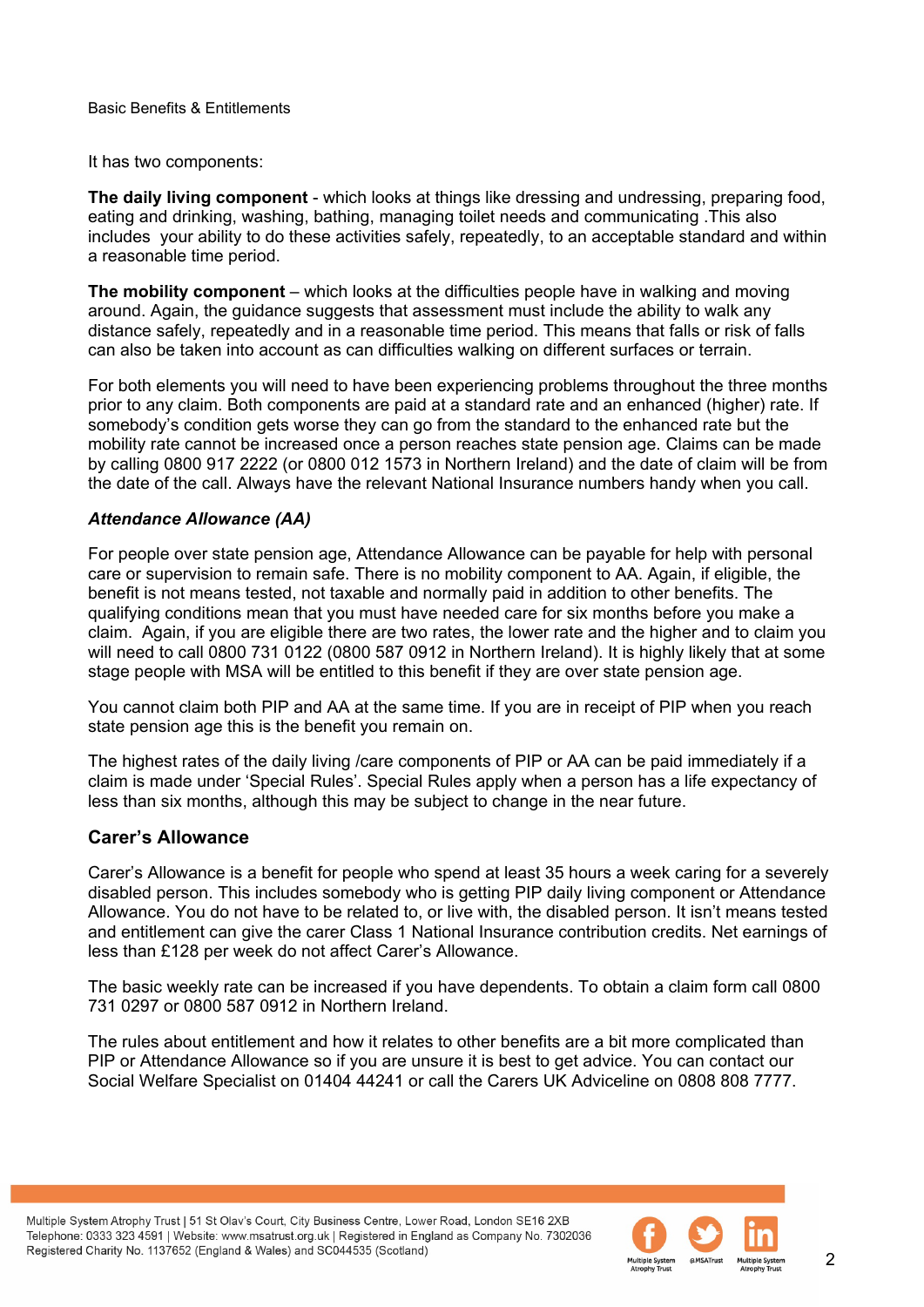## **Other Benefits**

If you are on a low income you may be able to claim Universal Credit (if you or a partner are under state pension age) or Pension Credit (if you and your partner are both over state pension age) and entitlement to any of the benefits mentioned earlier may increase these benefits. Please seek independent advice before choosing to switch from your current benefits to Universal Credit. Even an unsuccessful application for Universal Credit will result in the immediate loss of the benefits Universal Credit replaces and it will not be possible to reclaim those lost benefits.

You may also be able to get help means-tested help with your housing costs and Council Tax.

If you have limited capability to work because of your MSA and have paid enough National Insurance contributions in the past two years you may be eligible for new-style Employment and Support Allowance (new-style ESA). This is a non means-tested benefit and any savings are disregarded. A private or occupational pension of over £85 a week will affect the amount of ESA payable. Some permitted work may still be possible whilst claiming new-style ESA.

At some stage many people will also find that they might need to make changes or adaptations to their homes. This could include a wet room (for easy showering and bathing) or the installation of ramps, handrails or lifts. You should contact your local authority social services team who will be able to advise you if help is available to meet these costs. Because there can be delays in assessment and in getting the work done, you should not wait until the need becomes urgent, you need to plan ahead. Our MSA Health Cre Specialists and our Social Welfare Specialist can offer basic advice about this. You can find more information: [www.gov.uk/disabled-facilities](http://www.gov.uk/disabled-facilities-grants/overview)[grants/overview.](http://www.gov.uk/disabled-facilities-grants/overview)

You can claim a reduction in your Council Tax (and water rates in Scotland) if somebody in the home is substantially and permanently disabled and one of the following is met:

- there is an additional bathroom or kitchen needed by the disabled person; *or*
- there is a room (other than bathroom, kitchen or toilet) needed by or predominantly used by that person; *or*
- you have enough space in your home for that person to use a wheelchair indoors.

If you would have been entitled before you made your claim the reduction can be backdated for up to six years. Contact your local council tax department direct for further information and to make a claim.

People who are 'severely mentally impaired' are exempt from paying council tax and other exceptions also apply (for example, some live in carers may be exempt)

The **Blue Badge Scheme** for parking allows people with severe mobility problems to park close to places they wish to visit. Pay and Display parking may have no charge or time limit for blue badge holders but you should always check.

If you have the enhanced mobility component of PIP you may be eligible for a blue badge. You may also qualify via the "assessed route" if you have a *permanent and substantial disability which causes inability to walk or very considerable difficulty in walking.* You should apply to your local authority or the Blue Badge Unit in Northern Ireland.

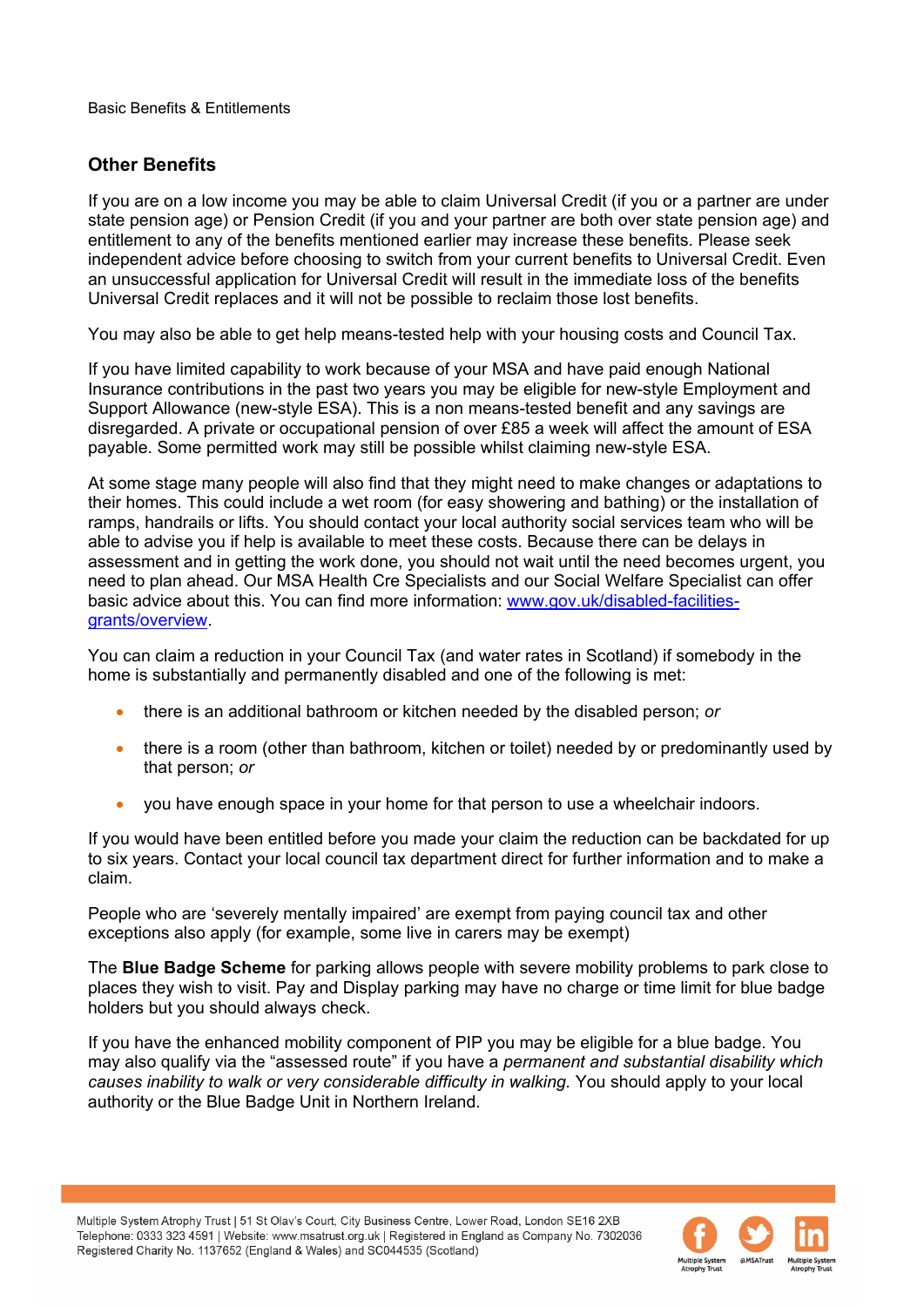### **Health Costs**

In the UK prescriptions are free except in England. In England if you are over 60 then you will be exempt from paying but you can also qualify for free prescriptions if you have a disability that stops you leaving home without help from somebody else. Low income exemption and prepayment certificates can also reduce the costs.

#### **Care Support**

Most people who need help to pay for their care get it from their local authority. In England and Wales, you may be eligible for funding without means testing from the NHS if you have a 'primary health care need' as the result of a medical condition.

This is called NHS Continuing Healthcare (CHC)**.** For information go to <http://www.beaconchc.co.uk/> or call 0345 548 0300. Our MSA Health Care Specialists and Social Welfare Specialist can also offer basic information regarding this.

This is only a snapshot of some of the benefits that you may be entitled to. You can call us at the Trust office for basic information but we also recommend you look at the website [www.turn2us.org.uk.](http://www.turn2us.org.uk/)

#### **Useful contacts**

Citizens Advice - click [here](https://www.citizensadvice.org.uk/benefits/) 03444 111 444 (England) or 03444 77 20 20 (Wales) [www.citizensadvice.org.uk](http://www.citizensadvice.org.uk/) 

In Scotland see: <https://www.citizensadvice.org.uk/scotland/>

Citizens information (Ireland) - click [here](http://www.citizensinformation.ie/) 0761 07 4000 [www.citizensinformation.ie](http://www.citizensinformation.ie/) 

#### **The MSA Trust's Contact Details:**

We have MSA Health Care Specialists that support people affected by MSA in the UK and Ireland. If you would like to find the MSA Health Care Specialist for your area, contact us on the details below or use the interactive map here –

[https://www.msatrust.org.uk/support-for-you/hcps/.](https://www.msatrust.org.uk/support-for-you/hcps/)

MSA Trust, 51 St Olav's Court, City Business Centre, Lower Road, London SE16 2XB

T: 0333 323 4591 | E: [support@msatrust.org.uk](mailto:support@msatrust.org.uk) | W: [www.msatrust.org.uk](http://www.msatrust.org.uk/)